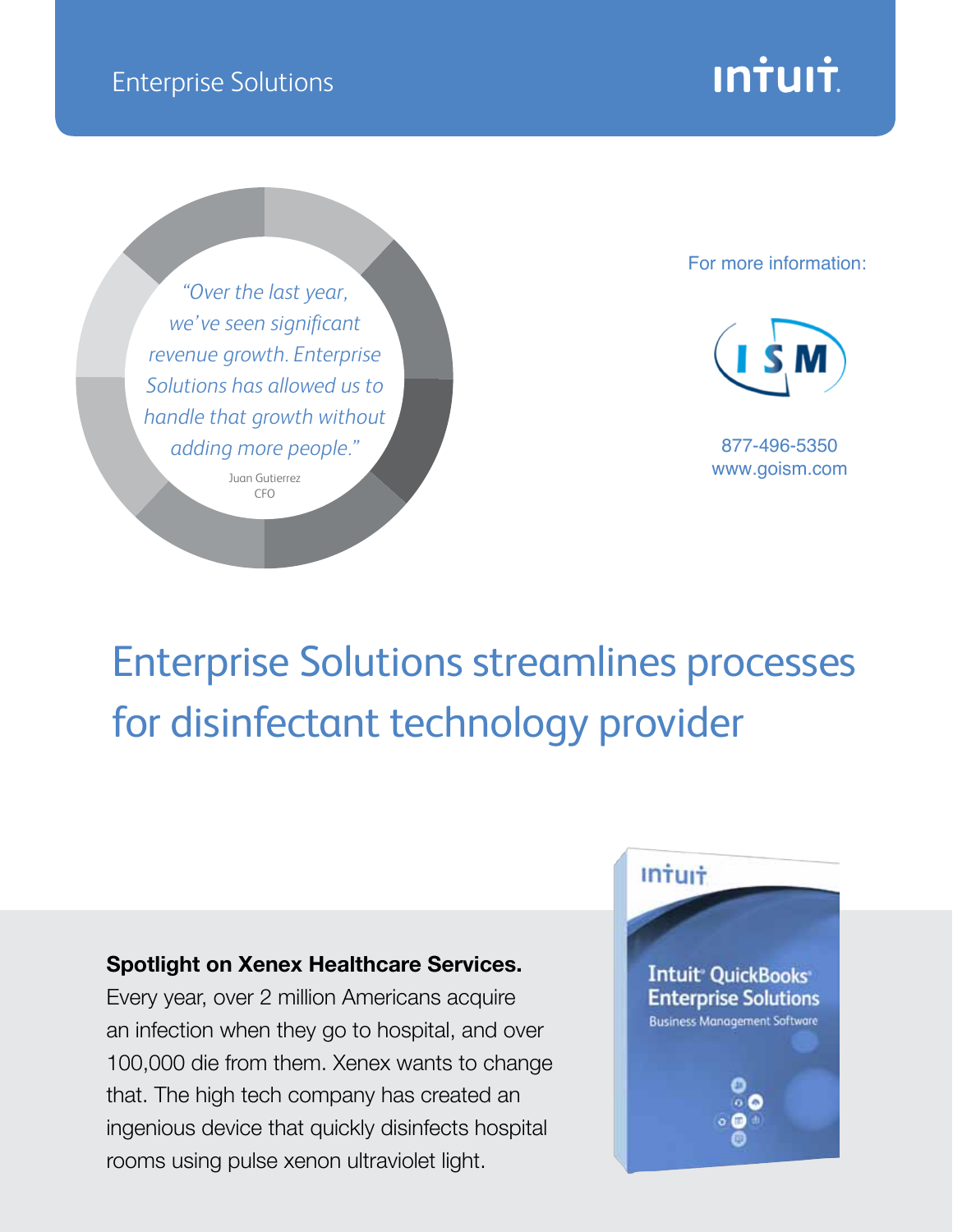**Location:** San Antonio, TX **Employees:** 52

**Enterprise Solutions Benefits:** 

- Grew revenue significantly without adding new supply chain/financials staff
- Reduced time spent managing inventory by several hours per week
- Improved operations with access to accurate, real-time information

## **Xenex Healthcare Services**

**Keeping up with operations.** Xenex was relying on Intuit QuickBooks Online to manage their financials, while tracking inventory in a separate application. But with the company growing fast, they needed a system that could manage their complex inventory needs right in QuickBooks without the need for separate software or data integration.

"Each one of our units contains over 250 parts, which have a high dollar value," says Juan Gutierrez, CFO for Xenex. "We're very customer-focused, and want to ensure we're delivering and repairing on time. But we also don't want to tie up a lot of capital in inventory."

The company selected QuickBooks Enterprise Solutions Manufacturing and Wholesale, with the Advanced Inventory module<sup>1</sup>, to replace their disparate inventory and financial systems.

**Smooth transition to Enterprise Solutions.** "We considered other systems, but the integrated inventory module in Enterprise Solutions made the decision a no-brainer," says Siva Shanmugam, Director of Finance for Xenex. "We needed information that connected our inventory data with financial transactions to be more efficient."

Transferring the financial information over to the new system was straightforward.

"The transition to the new system was very smooth," says Juan. "It's the same data architecture, so we were able to just backup and restore."

"I like the personas that come with the new system," adds Siva. "All the access permissions are already set up for the different positions in the company. I just had to make a few minor tweaks, and we were ready to go."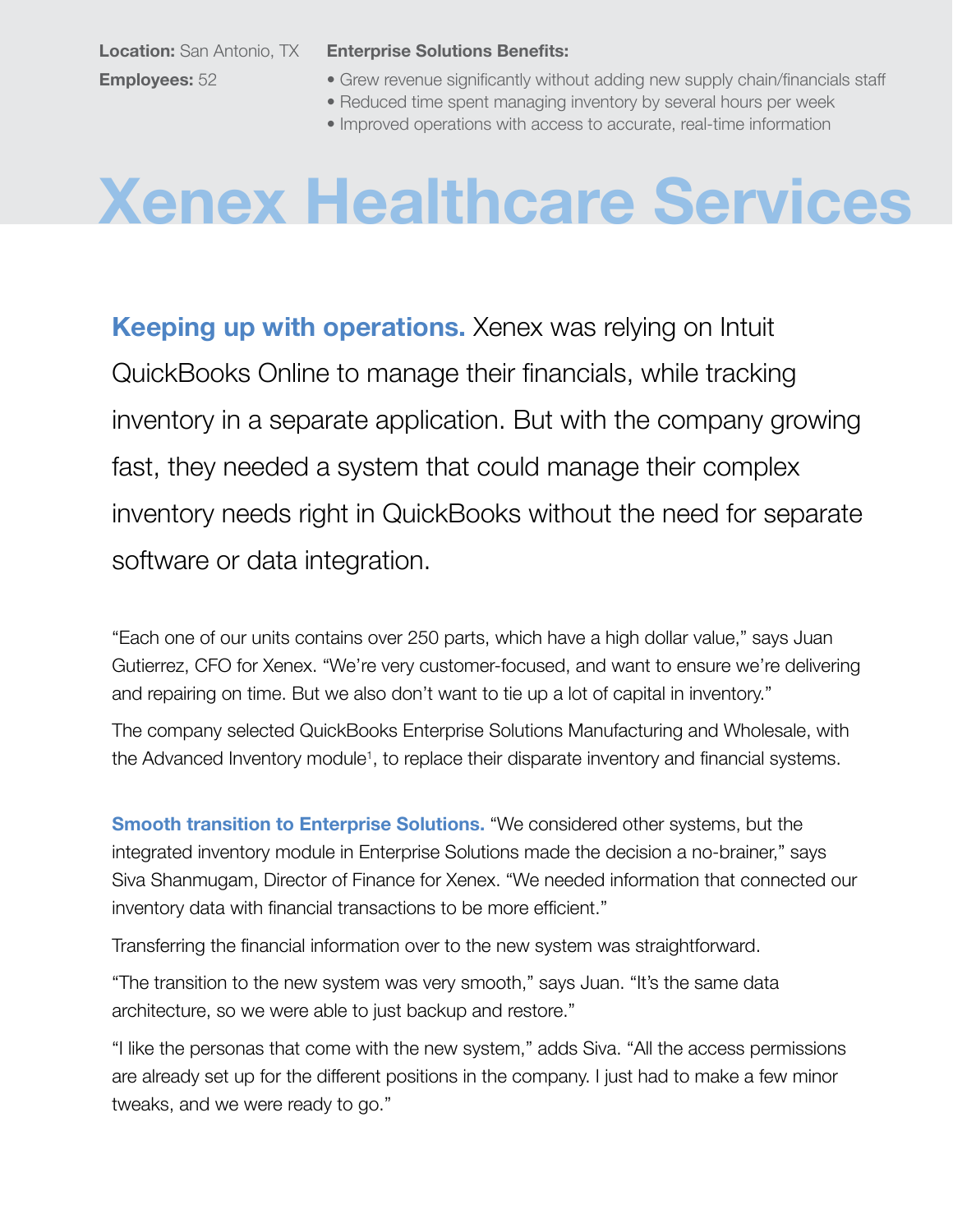"For example, we separated purchasing and inventory functions (i.e. the person who generates the PO can't pay bills). For payroll, only one person has access. The rest can't view or modify any payroll information."

For the few issues the team did run into, Intuit's readily available customer support team provided the guidance they needed.

"Every single interaction we had, every call we made with Intuit customer support was positive," says Luis Guardiola, VP of Supply Chain. "The technicians were very knowledgeable on the tool and very dedicated, which helped shorten the implementation."

**Growing significantly without adding new staff.** The new system is just what the doctor ordered for the growing company.

"We've seen significant revenue growth, and haven't required new staff," says Juan. "That growth requires more equipment, more supply chain, and more inventory to manage. Enterprise Solutions has allowed us to handle that growth without adding more people to these areas."

Much of this success can be attributed not just to Enterprise Solutions' features but its built-in workflows.

"Enterprise Solutions comes with best practices embedded in the workflow," Juan says. "It's helped us develop the processes we need in our company."

"The Procure-to-Pay process is a good example," says supply chain expert Luis. "In the past, we've sometimes had to receive invoices and pay them without verifying receipt of goods first, because we couldn't without incurring massive overhead costs. Today, if we place an order, we have a PO request, then an item must be fully received before the invoice can be paid, and the price has to match."

"We have a lot of parts, and managing all the pricing changes or the quantities received was probably the most timeconsuming part of inventory management, because we didn't have an integrated inventory module. That is all streamlined now, and is a huge time-saver."

*We're saving a lot of time with Enterprise Solutions, and at the same time, we're getting more accurate information on our on-hand inventory, our inventory needs, our product locations, our exact costs, and our sales.*

ò. XENEX

> Siva Shanmugam, Director of Finance